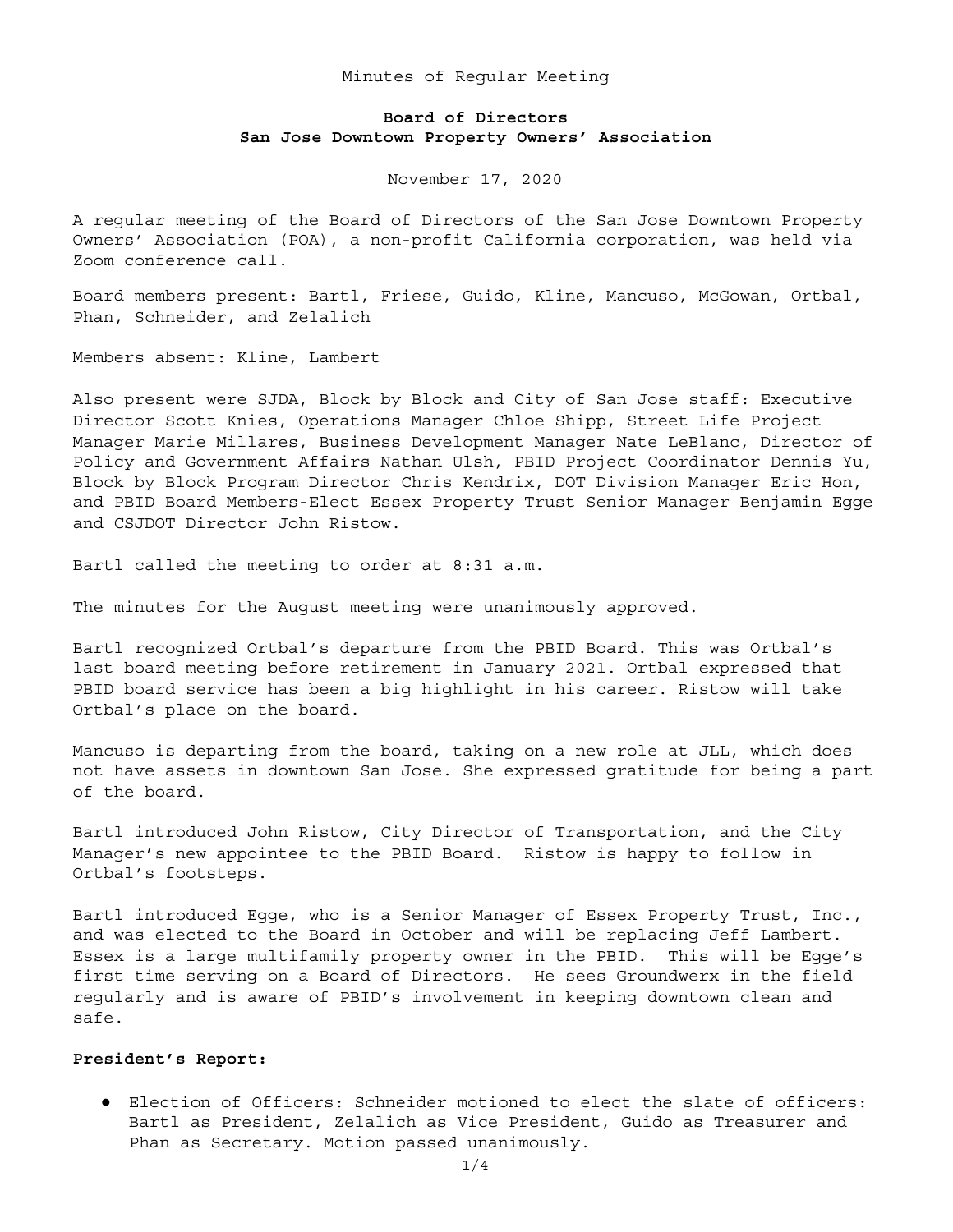### **New Business:**

● SoFA Pocket Park: Millares shared new updates on the SoFA Pocket Park, an interim use dog park and garden. An MOU was signed with Urban Community and Veggielution is now a project partner. PBID staff is currently working with TOPA Architecture to finalize the design. Millares shared TOPA designs with the board. The main features of SoFA Pocket Park include a dog park, garden, storage area, farm stand, and food truck area. Hours of operations for the dog park are still under consideration. Staff also shared an announcement with SoFA Pocket Park neighbors and reached out to them. The MOU with Veggielution is also ready to go, and will include contractor costs in the MOU. Staff is aiming for a January grand opening. The contractor is ready to start as early as next week.

Millaries and Knies reviewed the reallocated Street Life budget. The main items discussed were the reduced line items for the augmented reality artwalk, thermoplastic crosswalks, and parklets.

Knies reviewed the overall FY20-21 Budget. The total amount budgeted for the Pocket Park from assessment funds is \$130,000. Knies is confident in receiving at least \$25,000 in sponsorships from residential projects in the area, such as 360 Apartments, Sparq, and Pierce. Staff recommendation to the board is to proceed on the project.

Egge asked about the lot conditions. Millares explained the asphalt will be removed and baserock graded to drain the lot. Class A baserock will be compacted into the food truck area. Additional baserock will be compacted in the park, with sand layered on top of the turf to weigh it down. Groundwerx will spray the dog park twice a week. Egge is fine with a twice per week spray.

Schneider asked how often the food truck will come in. Millares said the goal is to have the truck weekly. Veggielution runs a food entrepreneur incubator program that uses the food they grow. Veggielution will start with the farm stand first, and then layer other uses in as restrictions fluctuate. Schneider was curious what kind of people will use the dog park. Millares said many new residents in the apartments will use it along with residents in the established adjacent West of Fourth, MANA and South University neighborhoods. Veggielution will also have a demonstration garden for educational purposes for non-dog owners. Wolfram was concerned the program idea (dogs and garden) is a mixed bag. Millares said long term this will help Veggielution bring itself into the downtown area, along with its small food business incubator program. Millares asked the board if this combination is a fair concern.

Phan really liked the idea, he thought this was cool and new, and has never seen anything like this. He asked who is responsible for managing it, and the staff said PBID will manage it.

Ortbal questioned how the Street Life Budget was rearranged. Knies and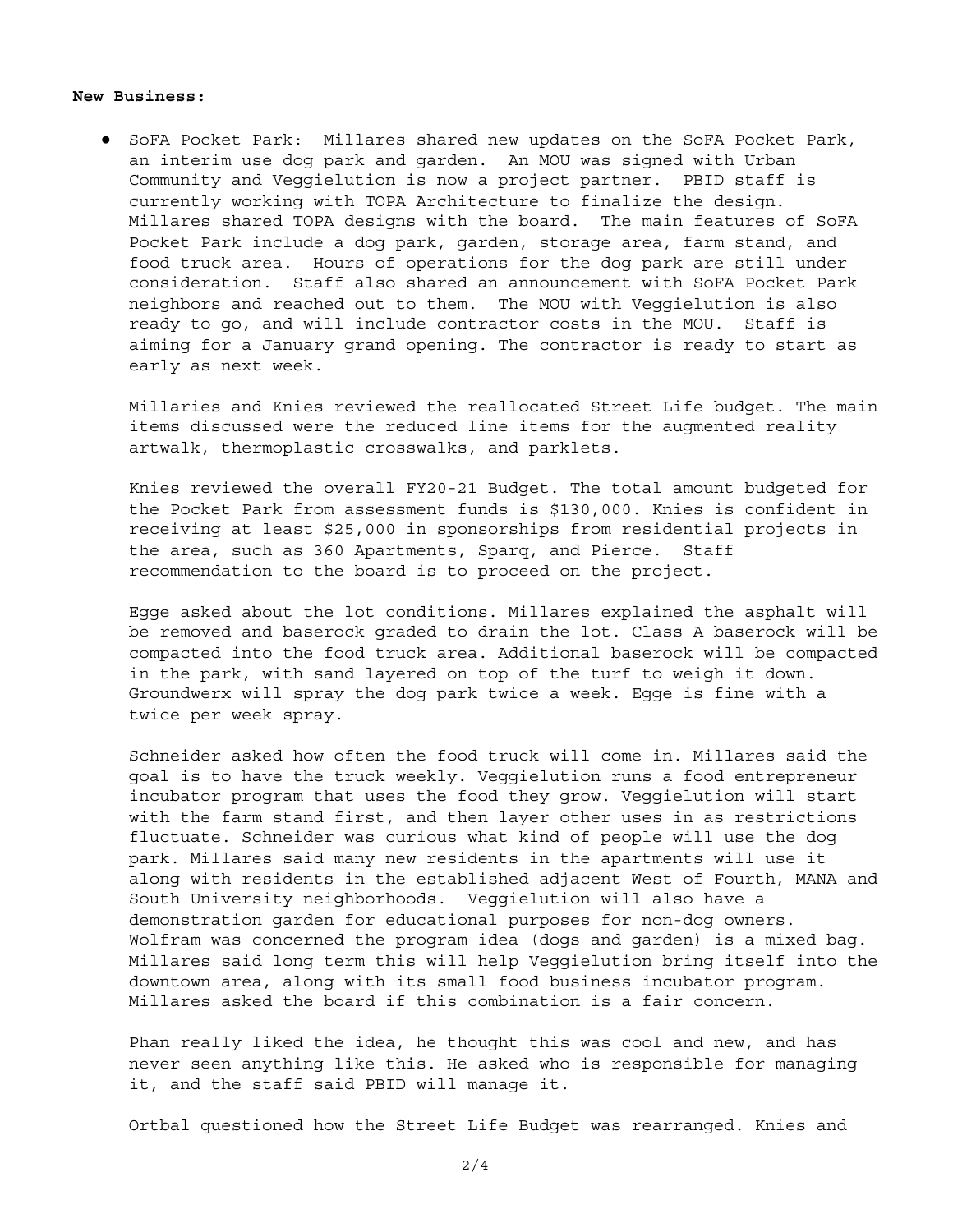Millares explained and showed the new budget breakdown. The cost increases in SoFA Pocket Park budget mostly consist of extra design elements, and staff still needs to value engineer some items. Ortbal asked if PRNS knows about this, and mentioned it seems like a good complimentary space. Knies agreed given the project's proximity to Pobladores Park and said PRNS will be invited to the opening.

Schnieder motioned to approve the project, Phan seconded, all approved unanimously.

● Personnel Update:

Ulsh shared news about his upcoming paternity leave at the end of 2020, and that a plan for coverage is being created now.

Knies updated the board on the Community Engagement Manager position. SJDA received 200 applications. Sixty percent of the funding would come from PBID, forty percent from SJDA. Zelalich asked how the work from this position will be distributed. Ortbal asked if the CEM position will have an impact on PBID renewal. Knies said it will especially be helpful in renewal for potential expansion areas, outreach in areas not currently in the district.

Ulsh and Von Faith have been working on a new hiring process and looking at diversity, equity, and inclusion (DEI) in particular. They created a new approach on how SJDA conducts hiring and got three CEM finalists with distinct characteristics. Bartl suggested keeping CEM an open topic for the next meeting.

● PBID Renewal:

PUMA was chosen by the Renewal RFP Selection Committee to lead PBID renewal. The next renewal meeting is on Nov 30. Shipp has a list of members to invite to the steering committee and explained that it is a one year commitment to be a part of it. PBID staff is preparing an annual report that highlights all the activities done in FY 19-20. Electronic and physical copies of the report will be made and used for outreach to property owners to communicate what the PBID does.

● Block by Block Contract: Shipp shared four contract scenarios to increase the number of cleaning hours per week: 20, 40, 60, or 80 hour increases. These four options also include the purchase of a new pressure washer and trailer. Feedback from the recent PBID and SJDA surveys indicate there is a desire for more cleaning services and more eyes on the street.

Kendrix feels that one extra FTE (40 hours) will make a difference. One item of note is that the al fresco road closures limit Groundwerx's ability to deploy some equipment in those areas, like the ALTV. Additional cleaning staff would allow for more detail cleaning in these areas.